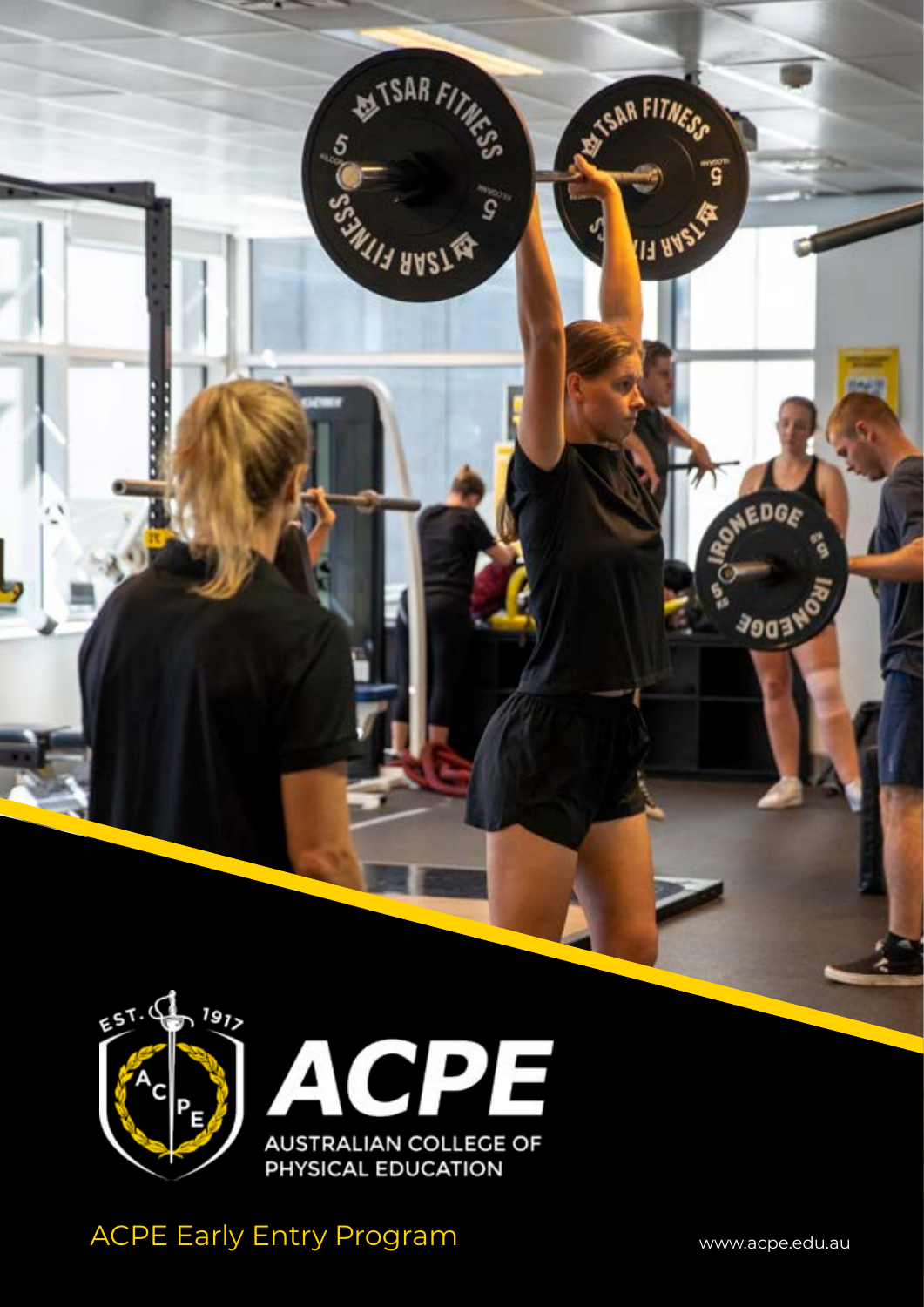

# **Start Your Journey with Australian College of Physical Education**

At the Australian College of Physical Education (ACPE) we are driven by one purpose – to help students who are passionate about Sport, Health, Fitness, Sport Business, Education and Dance become confident and competent professionals who follow their passion every day.

ACPE is Australia's Leading provider of sport and physical education with a rich history spanning more than 105 years.

In this time, we've had the privilege of helping thousands of students become qualified in their field of choice. Not only that, but we've also watched many of them soar and become leaders in their respective industries. Our graduates enter the workforce career-ready due to the relevance of ACPE's qualifications, which are aligned with industry needs.

ACPE has consistently had a very high graduate employment rate which exceeds the National Average in this regard (QILT ESS Survey).



**90.8%** For Student Support\*







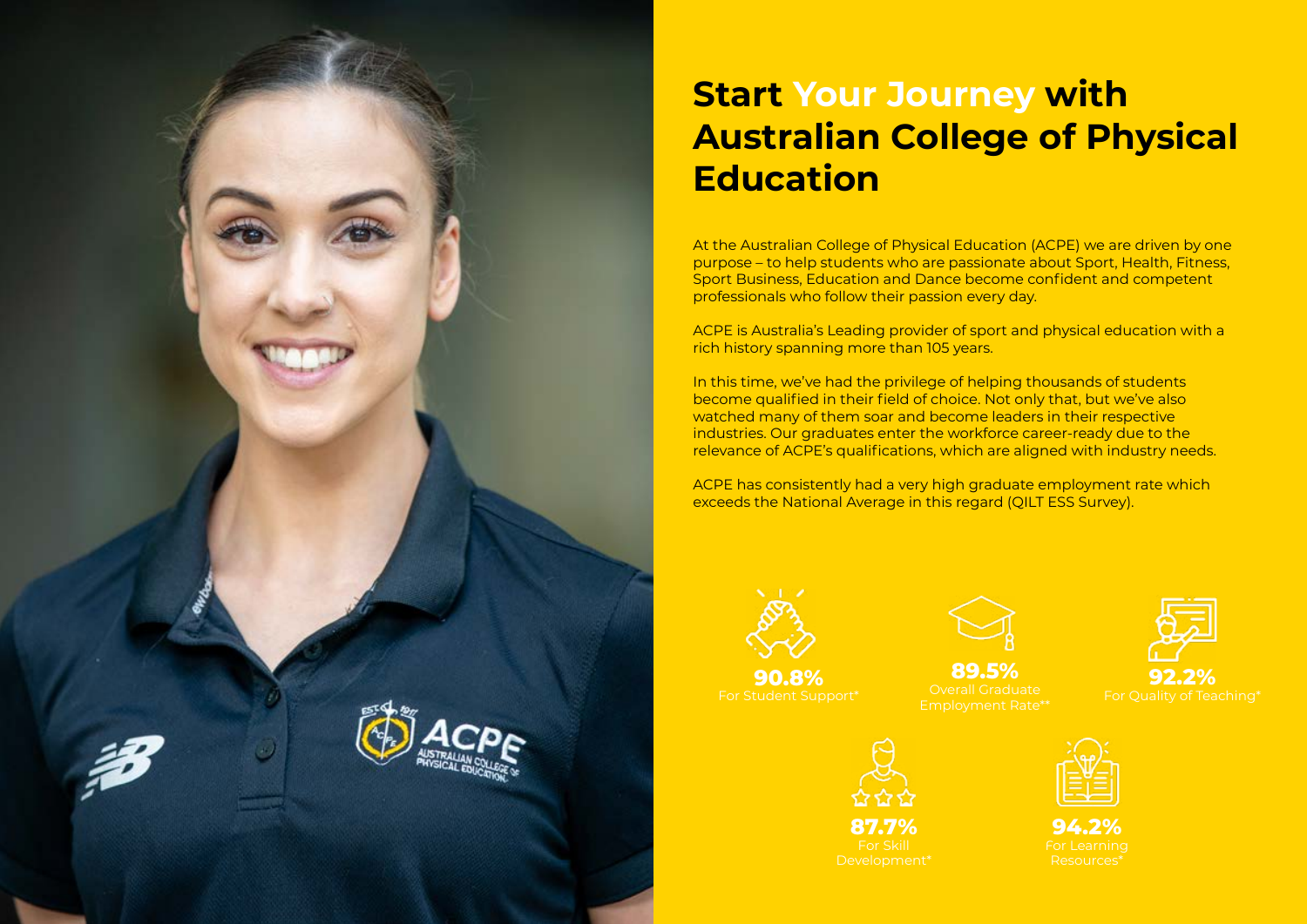# **Student Life**

# **ACPE Campus**

Whether you are just chilling out in the student lounge, hitting the campus gym between class, participating in our sports teams, attending our social events, or taking advantage of our free food each week. Our diverse offering provides everyone here at ACPE an opportunity to have unforgettable experiences and make life-long friends along the way.

### **Student Learning Services**

The Student Learning Services (SLS) is your resource centre for all things related to academic skills and success at ACPE. Studying for a degree can be a big step up and the SLS staff are here to make sure your transition to university study is as smooth and painless as possible.

## **Student Engagement Services**

Our Student Engagement team are committed to helping you have unforgettable experiences and make life-long connections during your time studying with us. We have a strong sense of community at ACPE. This is due to our well-balanced program that provides opportunities for social, personal and professional development outside of the lecture room. Our Student Programs and perks include Representative Sports Teams (UniSport Nationals), Cheer and Dance Teams (UniSport & AASCF), Weekly free food, Annual Staff v Students series, Running Club, Free ACPE Gym Access, Social Events (The College Annual Dinner) and a Free Sydney Olympic Park Lifestyle Membership. 67**Partnerships**

## **Mentoring Program**

ACPE offers a range of programs for you to be a part of during your time on campus. Some of these programs include: The Mentor Program, the Student Volunteer Program, the Peer Study Assist Program, Student Life and Events Program and the ACPE Student Leadership Program.

ACPE holds an extensive portfolio of industry partnerships with leading organisations across the country. Our partnerships ensure you have various opportunities throughout your studies to apply your classroom learning to a professional context. You will engage with leading industry professionals on a regular basis through internships, field visits, conferences and guest speaker sessions. Our partnerships ensure that you are able to kick-start your career by leaving ACPE with your own professional network of contacts.

## **Elite Athlete & Coach Program**

The Australian College of Physical Education has supported student athletes strive for academic and sporting excellence since 1917 and is among national leaders in providing the highest standard of services for elite athletes, coaches, performers and officials. ACPE is an endorsed member of the Elite Athlete Education Network recognised by the Australian Institute of Sport and the New South Wales Institute of Sport. Our Bachelor degrees in Fitness, Sport, Sport Business, Health, Education and Dance offer the highest quality learning in a flexible and supportive environment in Sydney's home of sport - Sydney Olympic Park.

# **Sport at ACPE**

At ACPE we take our sports seriously with a number of partners in the industry including UniSport there is never a dull moment at ACPE. With more than 40 sports in the national championship format, you will have exposure to some of the largest and most highly anticipated sporting competitions in the Australian sporting calendar.

# **Internships**

The ACPE Career Development Services (CDS) ensures that you are prepared to take the next step in your career journey. You will be introduced to industry influencers, movers and shakers earlier rather than later, meaning you will stand in good stead upon graduation. The CDS team works with all students to provide a range of personal and professional development opportunities that will help develop their overall employability skills.



# #Be Supported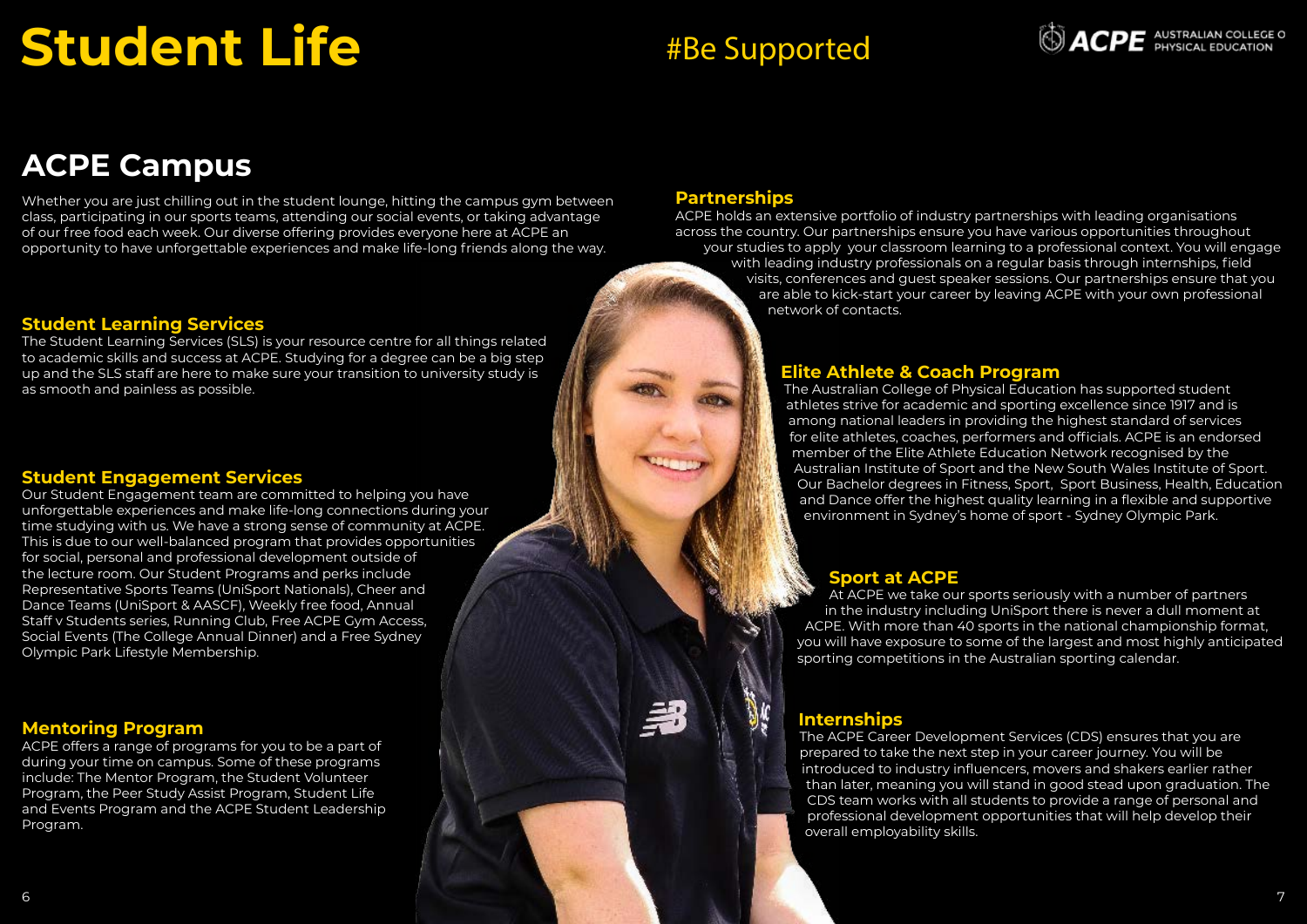

# **Beat the HSC Stress!**

**ACPE's Early Entry Program offer is an entry pathway for current high school students into ACPE degrees prior to the release of HSC results. This an opportunity to guarantee your place and secure your enrolment at Australia's leading Sport and Physical Education provider. You don't need an ATAR to come to ACPE because we look at your eligibility holistically and consider a range of factors.**

By applying to ACPE's Early Entry program you can:

- Secure a place at The Australian College of Physical Education and sit your exams with the added confidence of knowing you have received your ACPE offer. students and receive application tips and notifications. Admissions staff who will help you every step of the way.
- Gain access to Early Entry information sessions to hear from our Academics and current • Have a seamless transition to college life with the full support of our Academic and
- 
- Finish Year 12 with less stress and more confidence.

**For students who have left school but who haven't completed their HSC and are under 21 years of age, ACPE has an alternative entry pathway to allow potential access to an ACPE degree. If this applies to you, ask our staff about the Enable and Access Pathway.**

# #Be Valued

**"Without studying at ACPE I don't think I'd have the network that I have built today. Each job opportunity I have been granted has been someone from a previous club recommending me for a role"**

Caitlin Squillari, Bachelor of Sports Business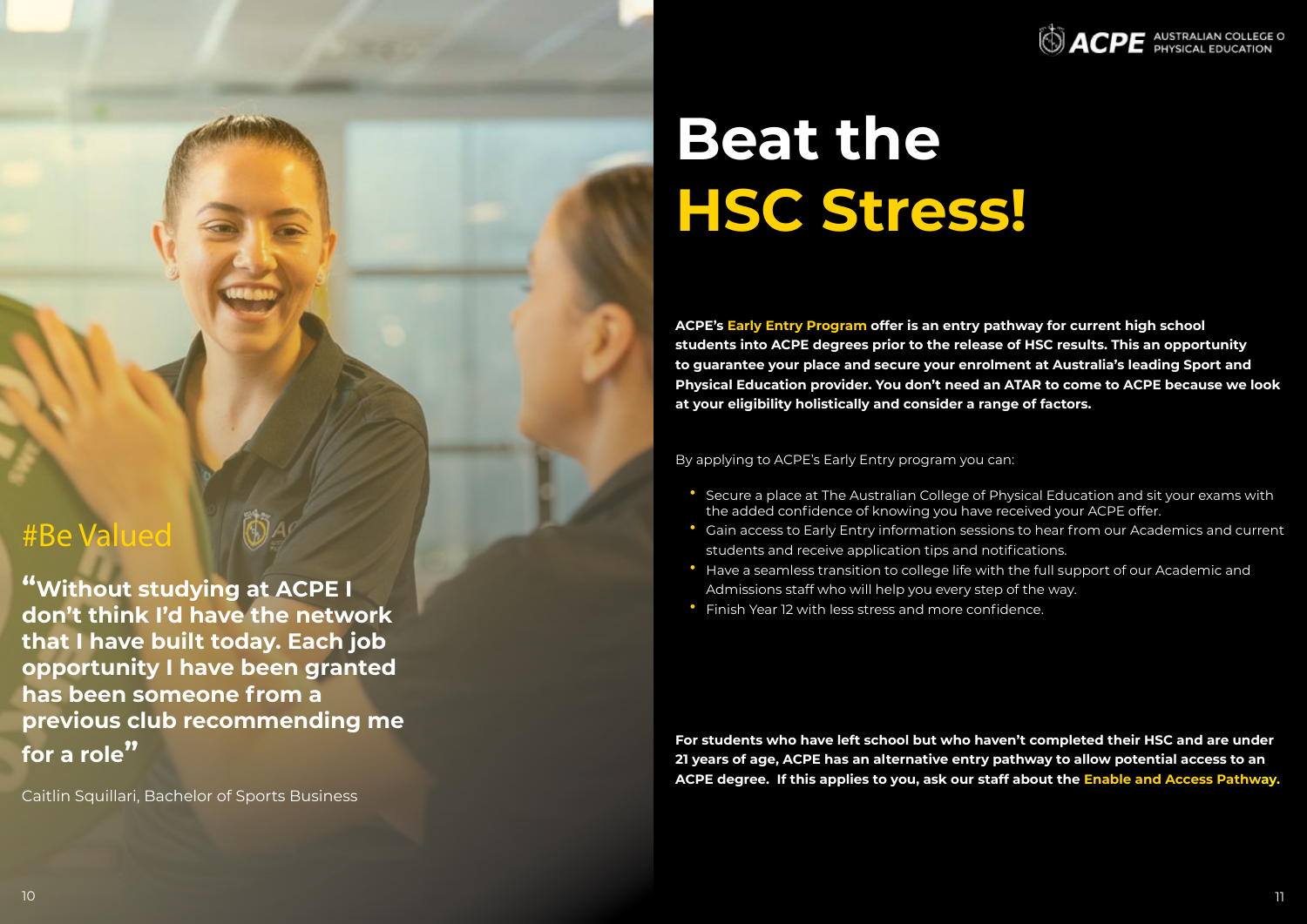

# **Am I eligible for the Early Entry Program?**

You are encouraged to apply for the Early Entry Program if you are a current year 12 student and undertaking a minimum of 3 HSC examinations in Australia. International students need to apply according to international applicant guidelines.

Please note: International students will need to apply via our international application and meet all entry and language proficiency requirements.

# **What are the minimum academic entry requirements?**

#### **Minimum academic entry requirements:**

# **2 PREPARE TO**<br>APPLY ONLINE **APPLY ONLINE**

- A minimum NSW HSC (Higher School Certificate) or equivalent.
- ACPE will review your HSC results to determine if you require any additional support in your studies. If required you will be counselled about the most appropriate course for you based on your previous studies and results.
- If you want to enter an Education degree at ACPE, you will have to meet the mandatory requirements for Initial Teacher Education. We adhere to the requirements set by the National Education Standards Authority (NESA), which requires a minimum standard of three band 5 HSC results, including one in English for direct entry into an Education degree.
- If you don't meet the requirements for direct entry into an Education degree, there is a pathway program that may enable you to transition into an Education degree (if you meet the requirements).

\* Further minimum entry requirements may apply - contact our student enrolment team for further information.

If you have any questions about the Early Entry Program, or would like to schedule a tour of our campus, contact us on 1300 302 867 or info@acpe.edu.au.

# WHAT'S NEXT?

# Australian College of Physical Education **Early Entry Program 2022**

**1**

Early Entry applicants will receive an outcome within 3 days of submitting an application and required information. Therefore, the earlier you apply online, the earlier you may receive an offer to study at The Australian College of Physical Education.

1. Apply for Semester 1, 2023 through the ACPE UAC Portal

2. Ensure your Yr11 results are available in UAC.

3. Ensure you have your USI and Tax File number handy

Apply today: [https://acpe.uac.edu.au/](https://acpe.uac.edu.au/acpe-portal/) [acpe-portal/](https://acpe.uac.edu.au/acpe-portal/)



#### **PREFERENCE AND APPLY**

To be eligable for Early Entry you need to apply through ACPE's UAC Portal: [https://acpe.uac.edu.au/](https://acpe.uac.edu.au/acpe-portal/)

[acpe-portal/](https://acpe.uac.edu.au/acpe-portal/)

You will also to ensure ACPE is your furst preference in UAC Centalised.

Through the online application, you can tell us more about yourself. You have the option of including a letter from your principle or teacher•

We look forward to learning more about your dreams and ambitions.

Once you have completed your submission it will be reviewed by our student enrolment team, you should hear back from us regarding your application within 3 days of submission.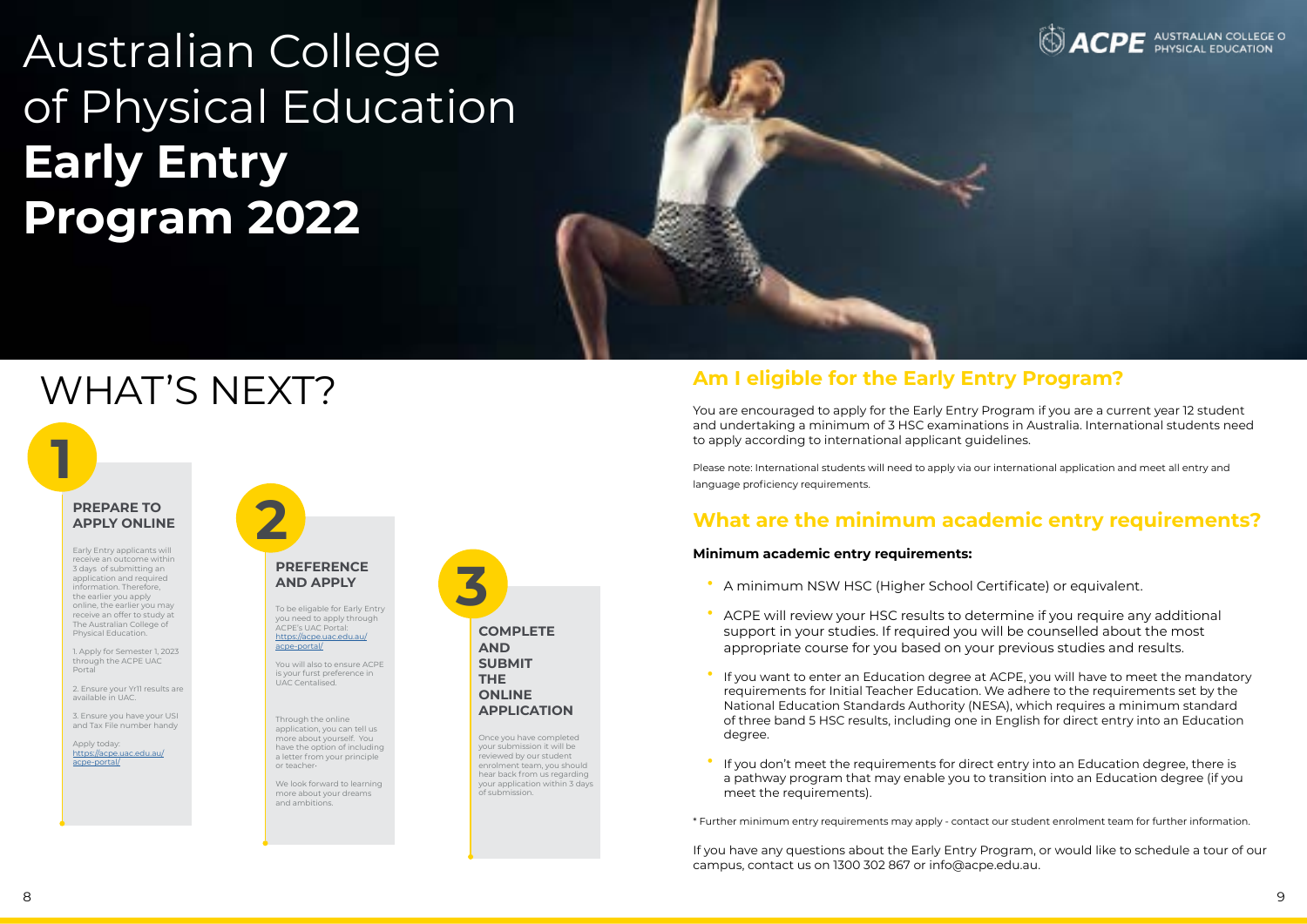# **Important Dates for the Early Acceptance Program**

Apply now, to secure an early offer and lock in your place for 2023.

Early Acceptance applicants will receive an outcome shortly after submitting their applications.

> **Final HSC Exams October**

**Applications Open** Monday 30th May 2022

**Early Acceptance Student and Parent Online Information Session** Wednesday 10th August 2022

**Applications Close** Friday 18th November 2022

**HSC Results Release** Thursday 15th December 2022

**Start your dream course NACPE with ACPE**

**SACPE** AUSTRALIAN COLLEGE O

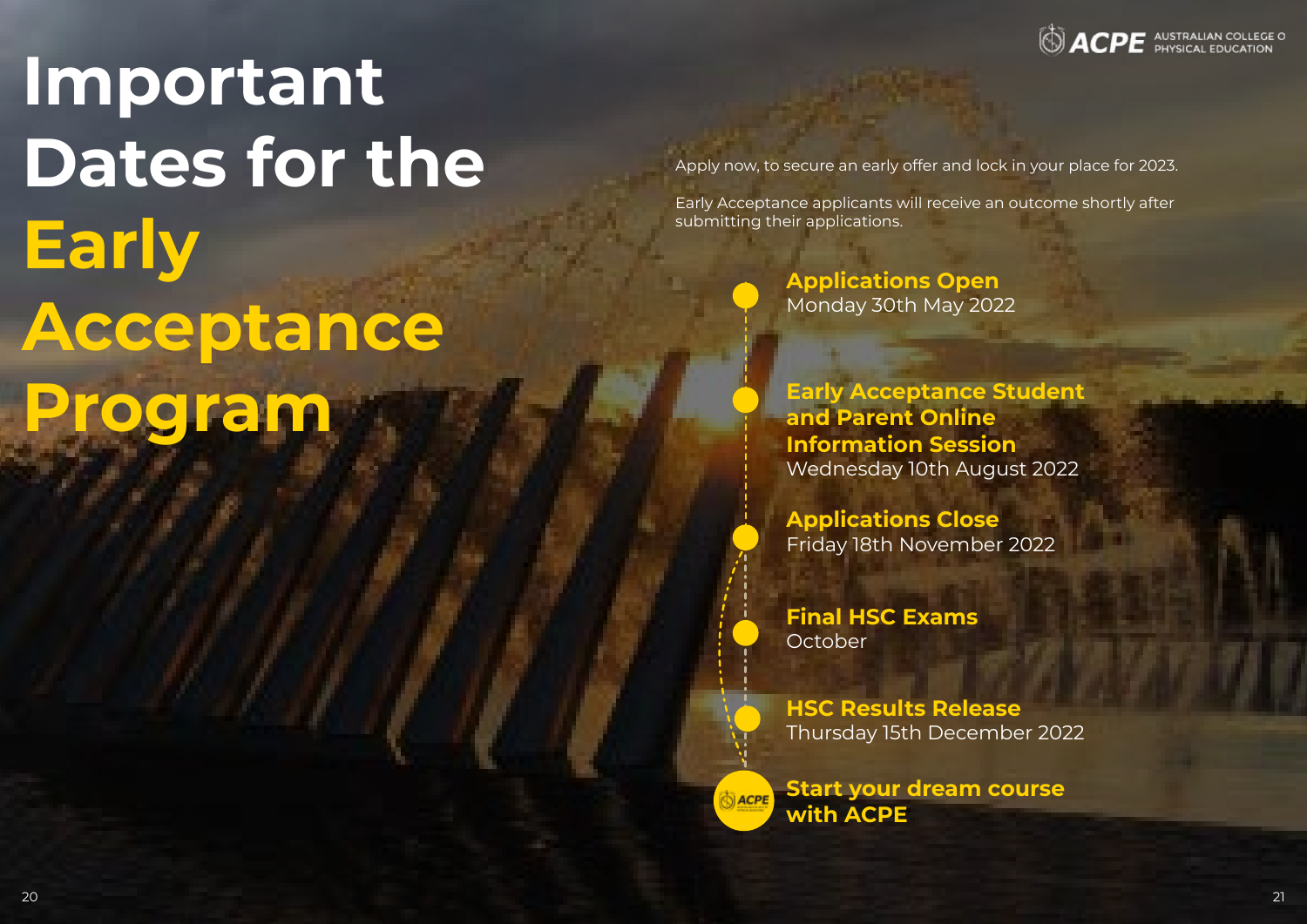

submitting their applications.

# **Scholarships**

Each year we proudly award scholarships to commencing students to acknowledge achievement and recognise those who are willing to go above and beyond, who will ultimately succeed and become active contributors within our community. We are committed to providing an equitable program that promotes success and inclusivity across a range of population groups.

### **Scholarships Available**

Visit our website for up-to-date information and eligibility criteria for all scholarships

Scholarships are offered through a competitive process for students, including:

- Gilchrist Foundation Scholarship
- Elite Athletes, Performers and **scholarships** Coaches Scholarship
- Young Leaders Scholarship
- Disability in Sport Scholarship
- Female Athlete Scholarship
- Academic Excellence **Scholarship**
- Aboriginal and Torres Strait Islander Scholarship
- Alumni Next Generation **Scholarship**
- WeFlex Scholarship
- The Collective Leisure Scholarship

Make sure to check the website early as each scholarship has different criteria and specific requirements!



### **Further Information**

# **acpe.edu.au/admissions/**



# **Giving you the support needed to achieve your best while studying at ACPE**

"I hope to further my knowledge whilst I complete my ACPE degree to not only make my athletes better, but to become the best coach and person that I can be".

#### **Julie Charlton**

Bachelor of Sports Coaching (Management) Elite Athlete, Performer & Coach Scholarship recipient